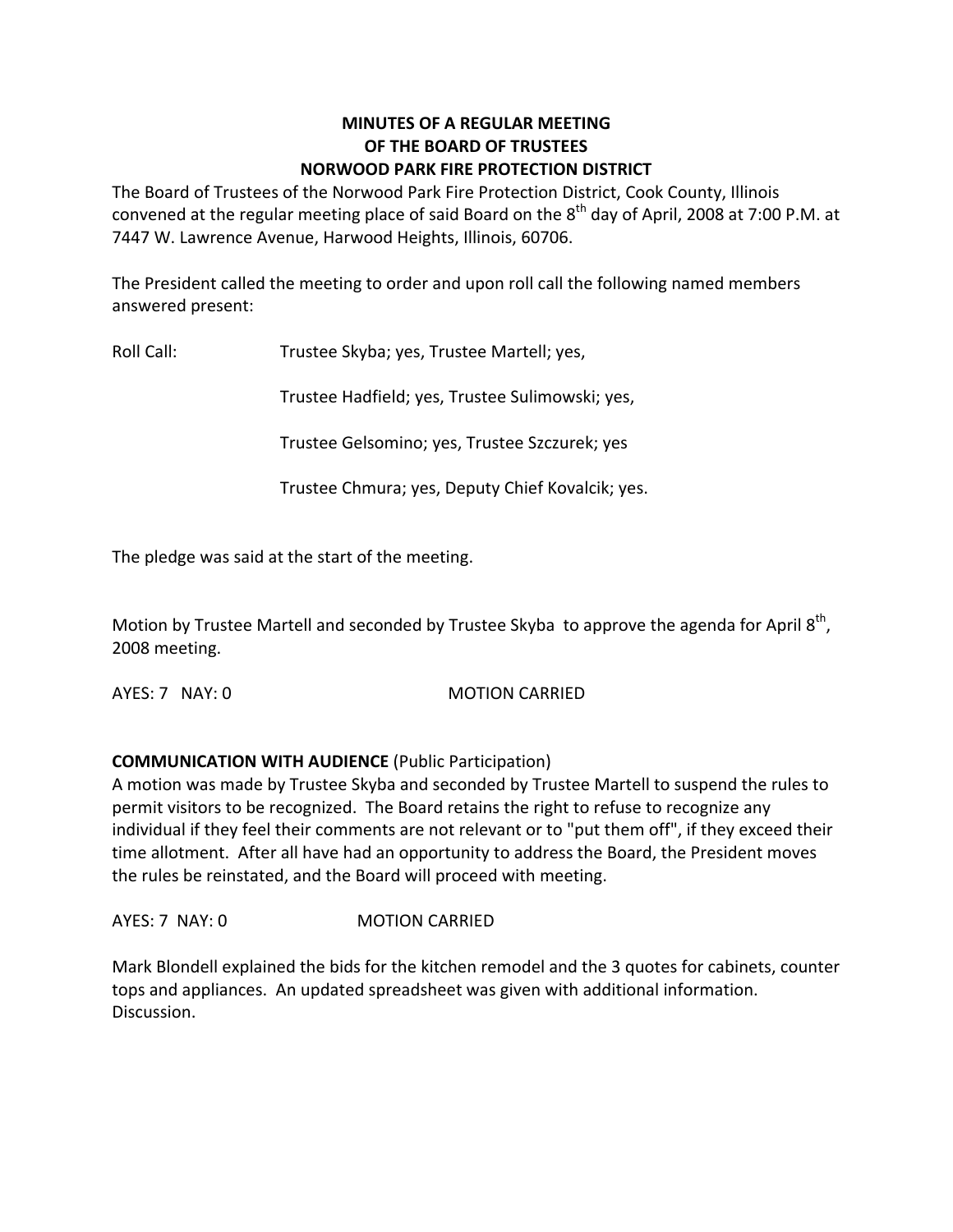A motion was made by Trustee Gelsomino and seconded by Trustee Skyba to approve the payment of all current bills.

| Roll Call:     | Trustee Skyba; yes, Trustee Martell; yes,       |
|----------------|-------------------------------------------------|
|                | Trustee Hadfield; yes, Trustee Sulimowski; yes, |
|                | Trustee Gelsomino; yes, Trustee Szczurek; yes,  |
|                | Trustee Chmura; yes.                            |
| AYES: 7 NAY: 0 | <b>MOTION CARRIED</b>                           |

A motion was made by Trustee Szczurek and seconded by Trustee Chmura to approve the minutes of the Regular meeting held on March  $11^{\text{th}}$ , 2008.

Roll Call: Trustee Skyba; yes, Trustee Martell; yes,

Trustee Hadfield; abstain, Trustee Sulimowski; yes,

Trustee Gelsomino; yes, Trustee Szczurek; yes,

Trustee Chmura; yes.

AYES: 6 NAY: 0 ABSTAIN: 1 MOTION CARRIED

#### **TREASURER'S REPORT**

Schedule of Assets (Arising from Cash Transactions) March 31, 2008

#### Assets

| Checking and money market accounts (interest rate): |         |  |
|-----------------------------------------------------|---------|--|
| Plaza Bank checking (0.245%)                        | 1.361   |  |
| Plaza Bank money market (4.827%)                    | 972,578 |  |
| Plaza Bank                                          | 573     |  |
| Total checking and money market accounts            | 974,512 |  |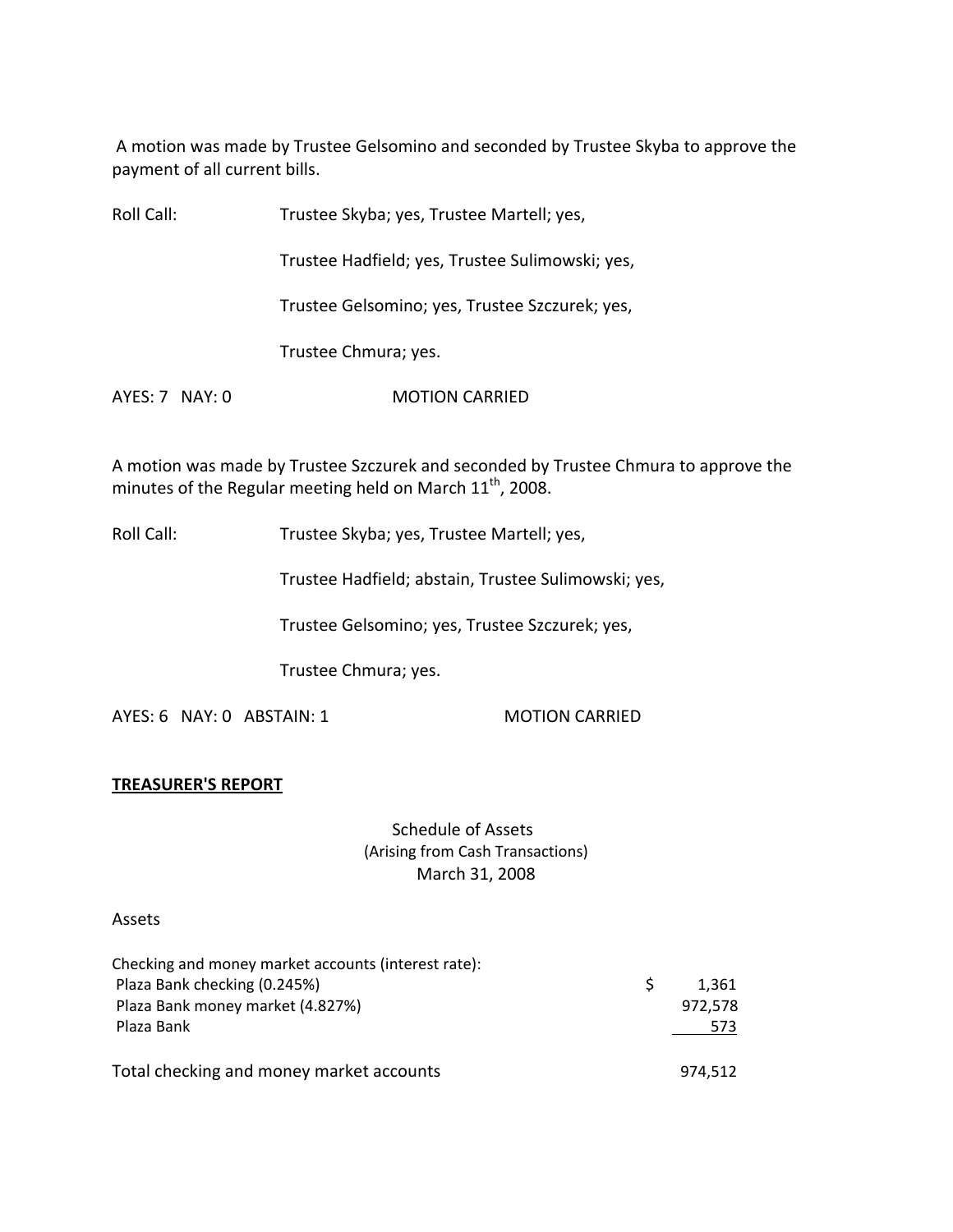| Certificates of deposit (interest rate and maturity):    |           |
|----------------------------------------------------------|-----------|
| Parkway Bank and Trust (4.15% 09/10/08)                  | 472,628   |
| Plaza Bank (4.66% 01/17/09)                              | 110,732   |
| Plaza Bank (3.50% 03/18/09)                              | 1,000,000 |
| Plaza Bank (5.25% 06/23/08)                              | 1,423,669 |
| Midwest Bank (5.35% 05/10/08)                            | 422,059   |
| Parkway Bank and Trust (5.00% 08/07/08)                  | 316,449   |
| Total certificates of deposit                            | 3,745,537 |
| Total checking, money market and certificates of deposit |           |

Trustee Martell explained the moving of some funds into CD'

Motion by Trustee Chmura, seconded by Trustee Skyba to approve the Treasurer's report as presented from the Financial Statement for March 2008**.**

| Roll Call:         | Trustee Skyba; yes, Trustee Martell; yes,       |
|--------------------|-------------------------------------------------|
|                    | Trustee Hadfield; yes, Trustee Sulimowski; yes, |
|                    | Trustee Gelsomino; yes, Trustee Szczurek; yes,  |
|                    | Trustee Chmura; yes.                            |
| $AYES: 7$ NAY: $0$ | <b>MOTION CARRIED</b>                           |

# **Chiefs Report:**

All Trustees received a copy of the alarm report.

All Trustees received a copy of the inspection report along with the list of completed inspections for this month.

Resolution is on the agenda for the sale of surplus equipment, from the advice of the attorney.

Deputy Chief Kovalcik discussed the sick day buyback of Dennis Stefanowicz and Raymond McGovern, Trustee Chmura stated that it needs to go into committee. Trustee Chmura asked that our accountant be contacted.

Deputy Chief Kovalcik discussed the pension contribution of the Firefighters, and the Medicare tax that is being corrected.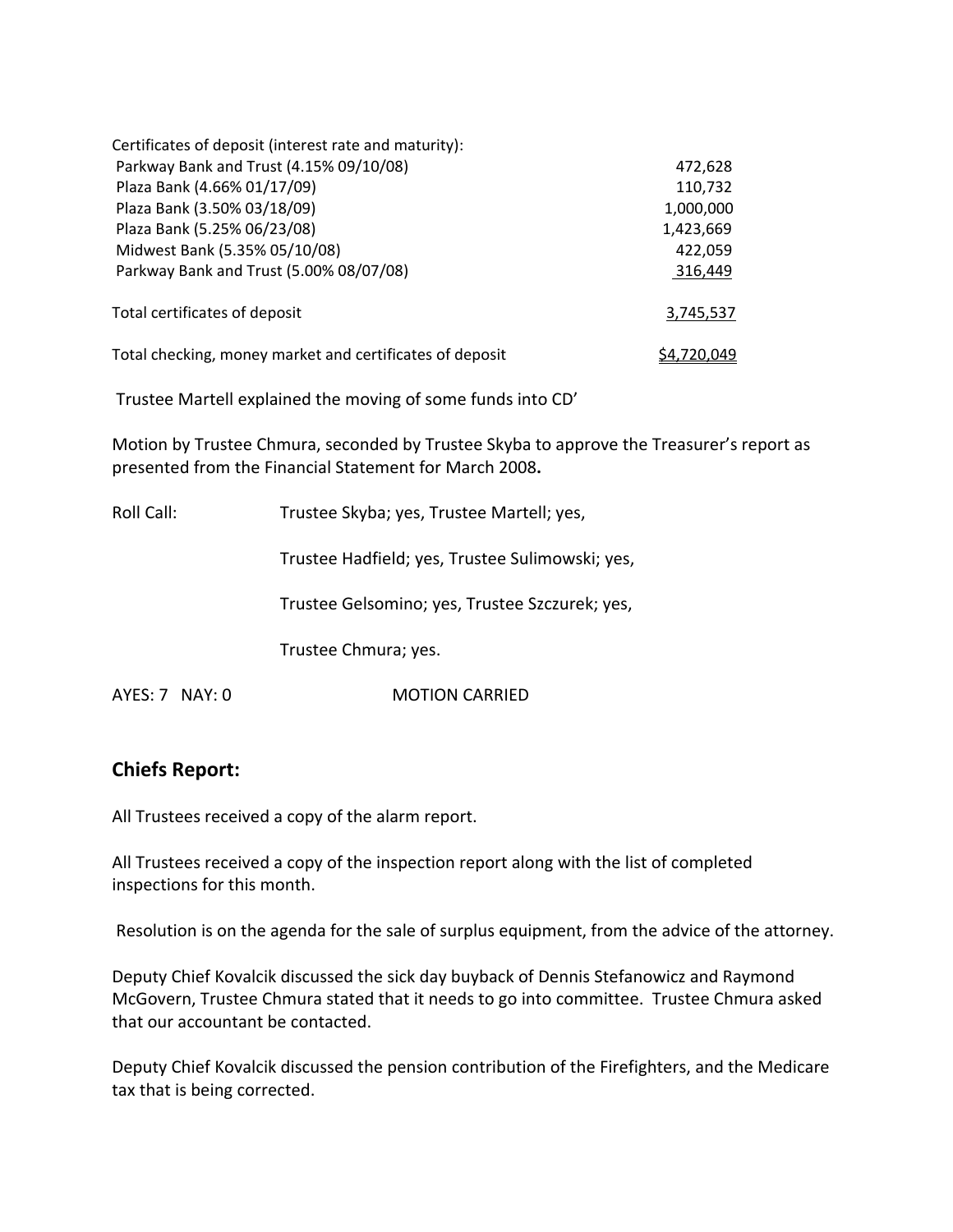Next month Commissioner Gaynor's term expires. Discussion.

Everyone received a payroll online packet that explains the process, in the future we plan to go to a paperless system. Discussion.

Trustee Martell asked if they received anymore property tax money. Discussion.

CD is coming due from Midwest Bank in May.

Deputy Chief Kovalcik explained the tax objections that were sent from Mark Chester. Interrogatories are due by Friday. Discussion. The Board will wait for additional feedback from Attorney Chester.

Discussion on the web site that will be going live this month. Muni Web will host the site and Trustee Martell suggested they also host the e‐mail.

Received a grant from VFIS for \$9,600.00. VFIS has approved the expenditure toward workout equipment and Quad meters, we will need to amend today's agenda to accommodate the purchase.

Trustee Sulimowski requested a copy of last month's bills from Nextel, AT&T, Verizon, Comcast, TTI and USA Mobility. We will be looking at other companies for consolidation of these services.

A motion was made by Trustee Hadfield and seconded by Trustee Sulimowski to accept the Chiefs report as presented for March 2008.

AYES: 7 NAY: 0 MOTION CARRIED

## **Presidents Report:**

Trustee Sulimowski thanked Deputy Chief Kovalcik for the update on the web site, he also asked for volunteers to present the wreath at the Norridge Memorial Day Ceremony.

## **Correspondence:**

Card received from Stella Bauer thanking the paramedic for taking good care of her.

Letter received from West Suburban Access News Association Executive Director Joel Sheffel thanking the paramedics for the treatment received on an ambulance call.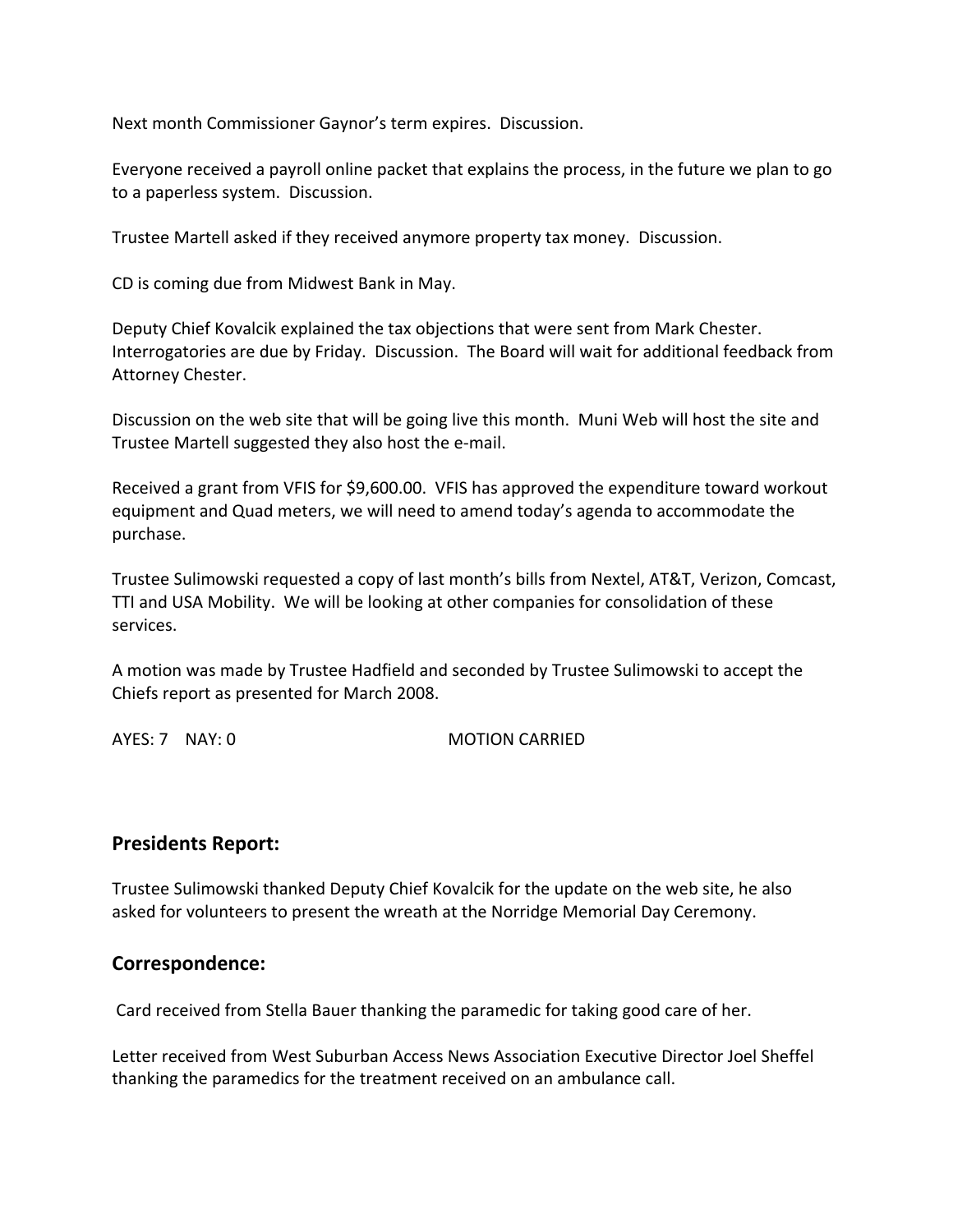Received a letter of approval for the Safety Grant Award from Illinois Public Risk Fund for \$9,600.00, along with a certificate.

# **Committee Reports:**

Finance Committee‐ Chairman Trustee Chmura stated he has nothing to report.

Building and Equipment Committee‐ Chairman Trustee Hadfield stated it was already covered.

Technology and PR Media Committee‐ Chairman Trustee Sulimowski stated it was already covered.

Policy Committee‐ Chairman Trustee Gelsomino stated it was already covered.

Pension Fund- Trustee Martell stated there is a Pension Board meeting on April 21<sup>st</sup> at 8:00am. Discussion on the election of new officers.

## **Old Business:**

None.

## **New Business**:

Motion by Trustee Gelsomino and seconded by Trustee Hadfield to approve the remodeling of the kitchen at the Norwood Park Fire Department at a cost not to exceed \$37,000.00.

Discussion on warranty options and granite versus corian.

Roll Call: Trustee Skyba; yes, Trustee Martell; yes,

Trustee Hadfield; yes, Trustee Sulimowski; yes,

Trustee Gelsomino; yes, Trustee Szczurek; yes,

Trustee Chmura; yes.

AYES: 7 NAY: 0 **MOTION CARRIED**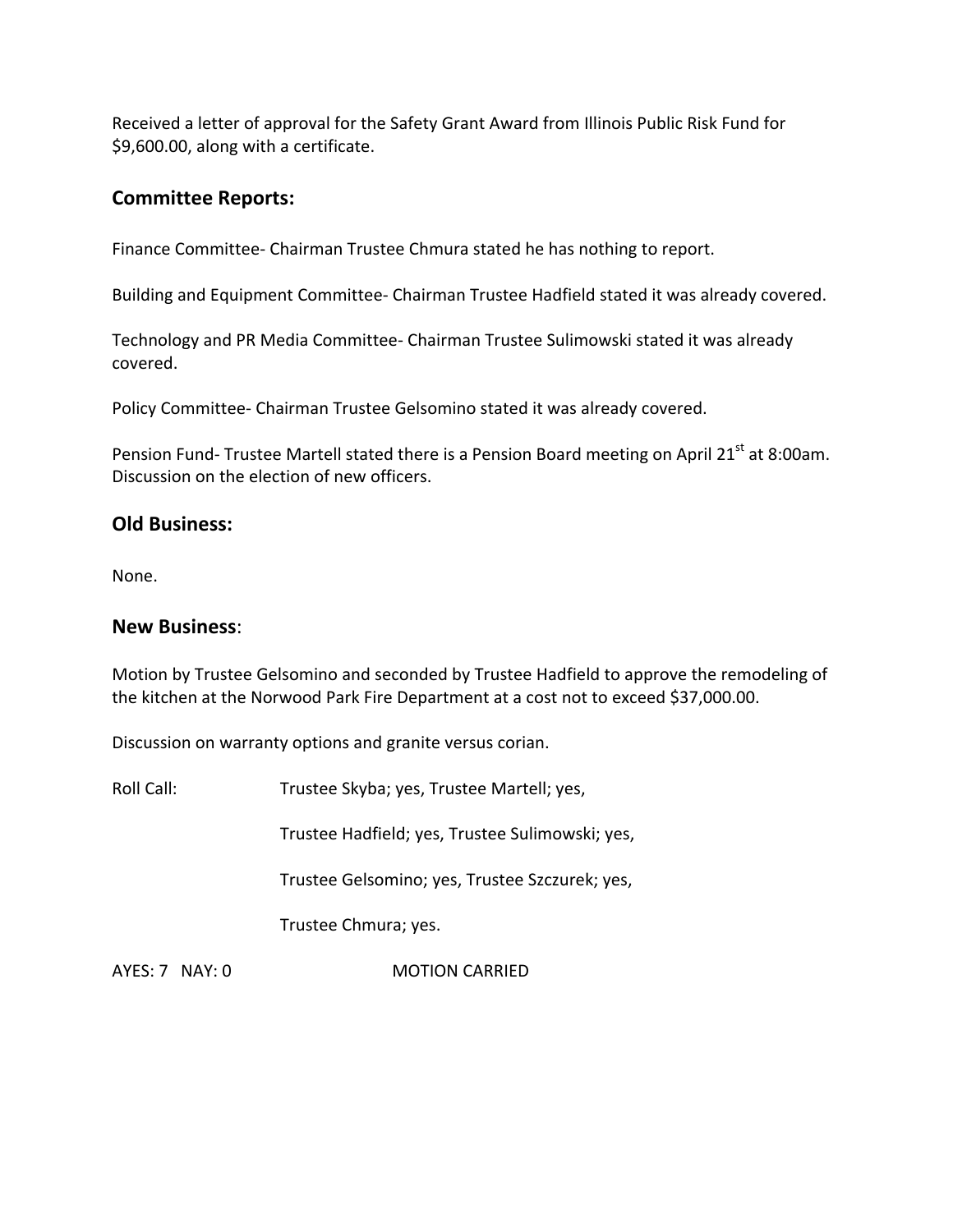Motion by Trustee Martell and seconded by Trustee Chmura to table the payout to Dennis H. Stefanowicz in the amount of \$6,879.55 and Raymond McGovern in the amount of \$20,522.33 for the purpose of cashing in their sick day bank that was used for medical insurance payments after they retired.

Trustee Chmura would like our Accountant Paul Smit contacted to instruct us on the issuing of a 1099.

Roll Call: Trustee Skyba; yes, Trustee Martell; yes,

Trustee Hadfield; yes, Trustee Sulimowski; yes,

Trustee Gelsomino; yes, Trustee Szczurek; yes,

Trustee Chmura; yes.

AYES: 7 NAY: 0 MOTION CARRIED

Opened 37 bids for the John Deere 125 Skid Steer. Winning bid was \$3,501.99 by William A. Lawson.

Motion by Trustee Martell and seconded by Trustee Hadfield to approve Resolution #08‐1, A Resolution authorizing the sale of surplus equipment.

Roll Call: Trustee Skyba; yes, Trustee Martell; yes,

Trustee Hadfield; yes, Trustee Sulimowski; yes,

Trustee Gelsomino; yes, Trustee Szczurek; yes,

Trustee Chmura; yes.

AYES: 7 NAY: 0 **MOTION CARRIED** 

Motion by Trustee Martell and seconded by Trustee Gelsomino to amend the agenda.

Roll Call: Trustee Skyba; yes, Trustee Martell; yes,

Trustee Hadfield; yes, Trustee Sulimowski; yes,

Trustee Gelsomino; yes, Trustee Szczurek; yes,

Trustee Chmura; yes.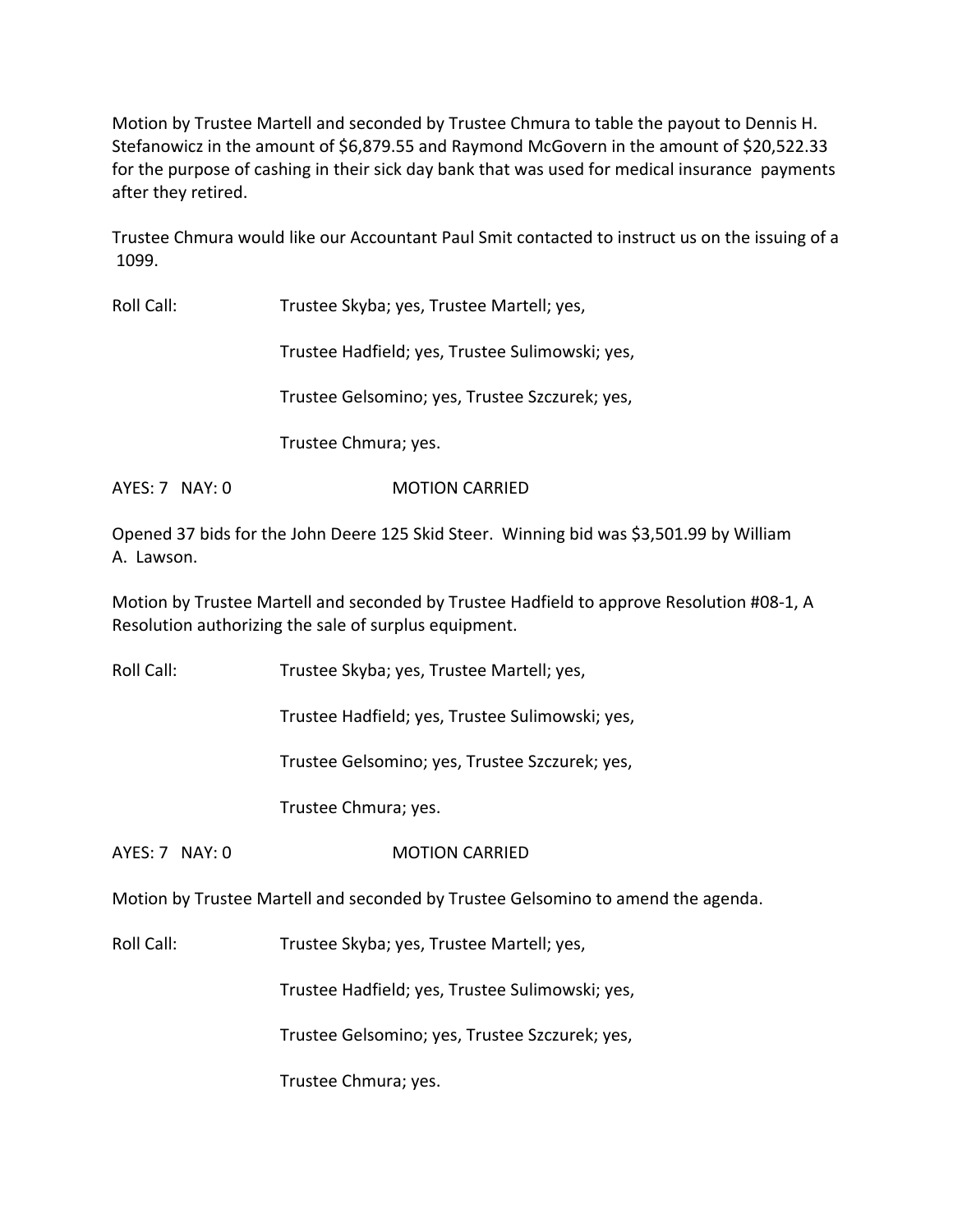#### AYES: 7 NAY: 0 MOTION CARRIED

Motion by Trustee Gelsomino and seconded by Trustee Martell to purchase athletic equipment at a cost of \$8,735.16 from Direct Fitness.

| Roll Call:     | Trustee Skyba; yes, Trustee Martell; yes,       |
|----------------|-------------------------------------------------|
|                | Trustee Hadfield; yes, Trustee Sulimowski; yes, |
|                | Trustee Gelsomino; yes, Trustee Szczurek; yes,  |
|                | Trustee Chmura; yes.                            |
| AYES: 7 NAY: 0 | <b>MOTION CARRIED</b>                           |

Motion by Trustee Gelsomino and seconded by Trustee Martell to purchase from Air One (2) 4‐Gas Meters at a cost of \$1,298.00.

Roll Call: Trustee Skyba; yes, Trustee Martell; yes,

Trustee Hadfield; yes, Trustee Sulimowski; yes,

Trustee Gelsomino; yes, Trustee Szczurek; yes,

Trustee Chmura; yes.

AYES: 7 NAY: 0 MOTION CARRIED

Motion by Trustee Gelsomino and seconded by Trustee Chmura to go into Executive Session to discuss personnel and approve the Executive minutes from March  $11^{\text{th}}$ , 2008.

Roll Call: Trustee Skyba; yes, Trustee Martell; yes,

Trustee Hadfield; yes, Trustee Sulimowski; yes,

Trustee Gelsomino; yes, Trustee Szczurek; yes,

Trustee Chmura; yes.

AYES: 7 NAY: 0 **MOTION CARRIED** 

Went into Executive Session at 8:03 P.M.